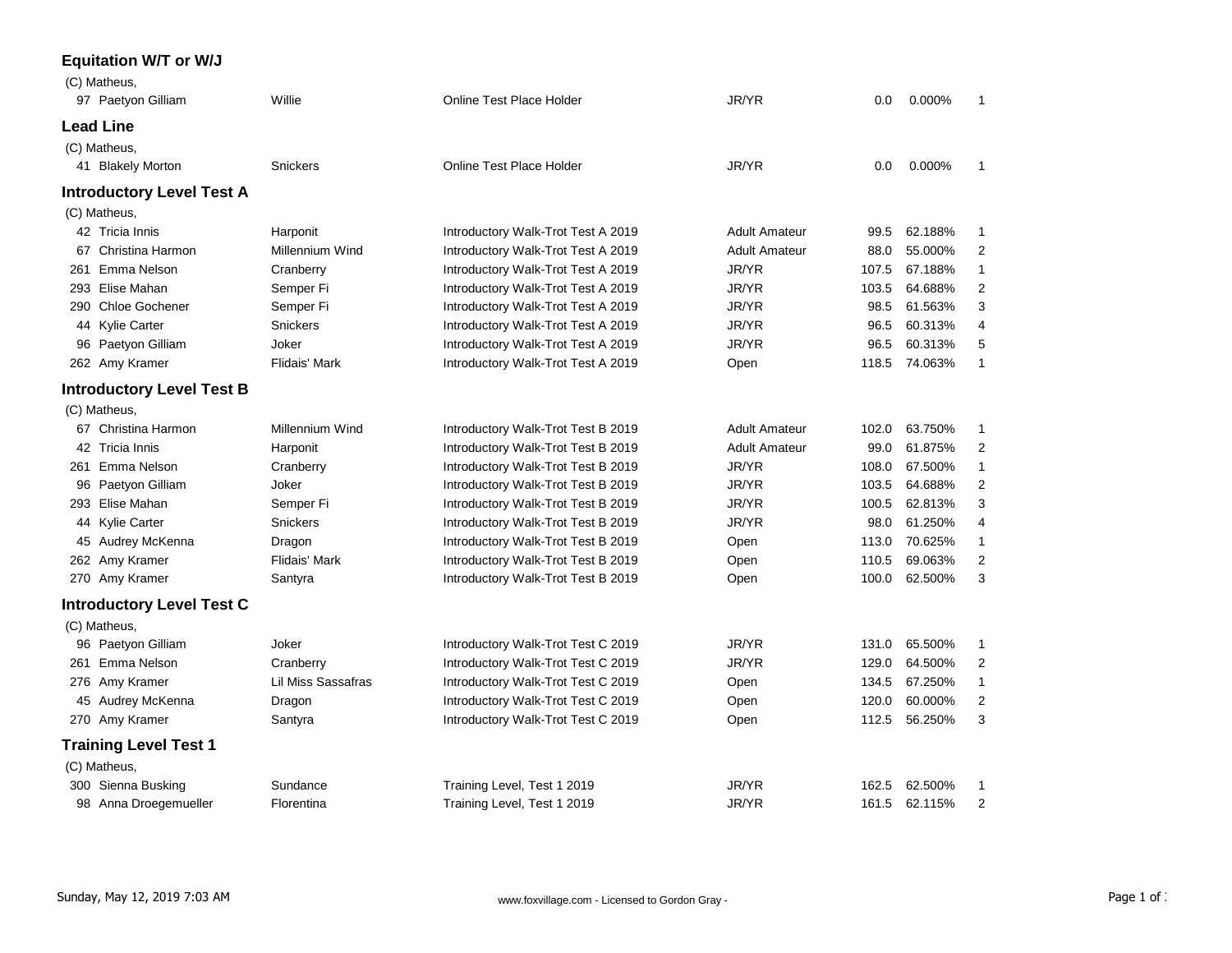## **Training Level Test 2**

| (C) Matheus,<br>98 Anna Droegemueller  | Florentina                  | Training Level, Test 2 2019   | JR/YR                | 190.5 | 65.690%       | 1              |
|----------------------------------------|-----------------------------|-------------------------------|----------------------|-------|---------------|----------------|
| 300 Sienna Busking                     | Sundance                    | Training Level, Test 2 2019   | JR/YR                | 177.0 | 61.034%       | $\overline{2}$ |
| <b>Second Level Test 1</b>             |                             |                               |                      |       |               |                |
| (C) Matheus,                           |                             |                               |                      |       |               |                |
| 40 Chloe Patterson                     | Lupo                        | Second Level, Test 1 2019     | JR/YR                |       | 239.0 64.595% | 1              |
| <b>Second Level Test 3</b>             |                             |                               |                      |       |               |                |
| (C) Matheus,                           |                             |                               |                      |       |               |                |
| 40 Chloe Patterson                     | Lupo                        | Second Level, Test 3 2019     | JR/YR                | 255.5 | 60.833%       | 1              |
| <b>Third Level Test 1</b>              |                             |                               |                      |       |               |                |
| (C) Matheus,                           |                             |                               |                      |       |               |                |
| 285 Courtney Vaughn                    | Won Direction               | Third Level, Test 1 2019      | <b>Adult Amateur</b> | 227.5 | 61.486%       | 1              |
| 40 Chloe Patterson                     | Lupo                        | Third Level, Test 1 2019      | JR/YR                | 212.5 | 57.432%       | $\mathbf{1}$   |
| 288 Audrey McKenna                     | D'Ormonde                   | Third Level, Test 1 2019      | Open                 | 233.0 | 62.973%       | 1              |
| <b>Third Level Test 2</b>              |                             |                               |                      |       |               |                |
| (C) Matheus,                           |                             |                               |                      |       |               |                |
| 288 Audrey McKenna                     | D'Ormonde                   | Third Level, Test 2 2019      | Open                 | 245.0 | 64.474%       | $\mathbf{1}$   |
| <b>Third Level Test 3</b>              |                             |                               |                      |       |               |                |
| (C) Matheus,                           |                             |                               |                      |       |               |                |
| 285 Courtney Vaughn                    | Won Direction               | Third Level, Test 3 2019      | <b>Adult Amateur</b> |       | 240.5 60.125% | 1              |
| <b>Fourth Level Test 2</b>             |                             |                               |                      |       |               |                |
| (C) Matheus,                           |                             |                               |                      |       |               |                |
| 256 Holly Luke                         | Lust in the Wind            | Fourth Level, Test 2 2019     | <b>Adult Amateur</b> |       | 209.5 55.132% | 1              |
| <b>Western Dressage Introductory 1</b> |                             |                               |                      |       |               |                |
| (C) Matheus,                           |                             |                               |                      |       |               |                |
| 299 Stacey Prock                       | Hancocks Freckle Girl       | Western Dressage Intro Test 1 | <b>Adult Amateur</b> | 133.5 | 60.682%       | 1              |
| 96 Paetyon Gilliam                     | Joker                       | Western Dressage Intro Test 1 | JR/YR                | 139.5 | 63.409%       | $\mathbf{1}$   |
| 97 Paetyon Gilliam                     | Willie                      | Western Dressage Intro Test 1 | JR/YR                | 131.0 | 59.545%       | 2              |
| 302 Patty Couch                        | <b>PWR Brienne of Tarth</b> | Western Dressage Intro Test 1 | Open                 | 163.0 | 74.091%       | $\mathbf{1}$   |
| <b>Western Dressage Introductory 2</b> |                             |                               |                      |       |               |                |
| (C) Matheus,                           |                             |                               |                      |       |               |                |
| 96 Paetyon Gilliam                     | Joker                       | Western Dressage Intro Test 2 | JR/YR                | 112.5 | 62.500%       | 1              |
| 97 Paetyon Gilliam                     | Willie                      | Western Dressage Intro Test 2 | JR/YR                | 103.5 | 57.500%       | 2              |
| <b>Western Dressage Introductory 3</b> |                             |                               |                      |       |               |                |
| (C) Matheus,                           |                             |                               |                      |       |               |                |
| 299 Stacey Prock                       | Hancocks Freckle Girl       | Western Dressage Intro Test 3 | <b>Adult Amateur</b> | 120.5 | 60.250%       | 1              |
| 97 Paetyon Gilliam                     | Willie                      | Western Dressage Intro Test 3 | JR/YR                | 128.0 | 64.000%       | 1              |